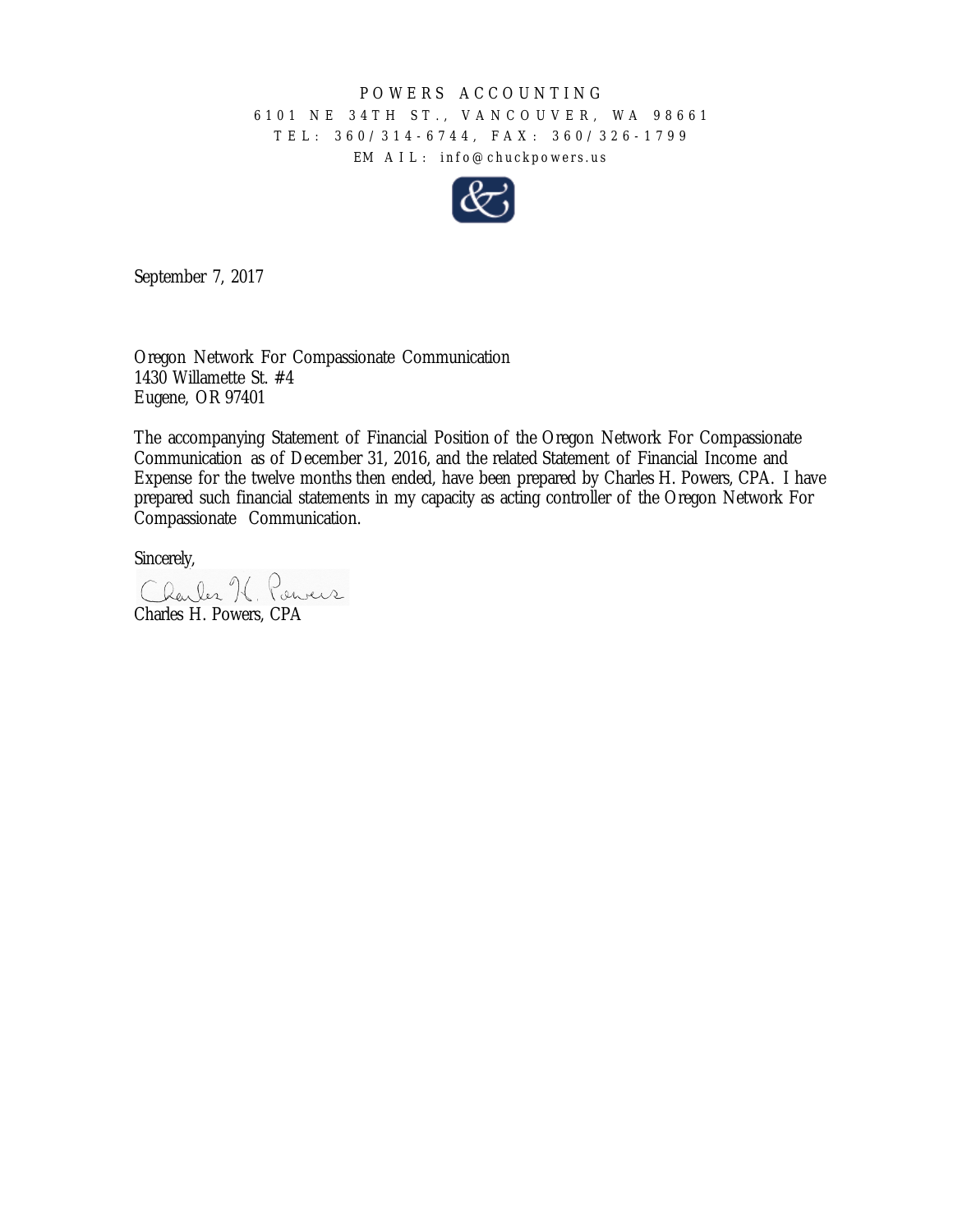|                                                                                                  | Dec 31, 16         |
|--------------------------------------------------------------------------------------------------|--------------------|
| <b>ASSETS</b><br><b>Current Assets</b><br><b>Checking/Savings</b><br>Checking - Umpqua 7020      | 8,185.07           |
| <b>Total Checking/Savings</b>                                                                    | 8,185.07           |
| <b>Total Current Assets</b>                                                                      | 8,185.07           |
| <b>TOTAL ASSETS</b>                                                                              | 8,185.07           |
| <b>LIABILITIES &amp; EQUITY</b><br><b>Equity</b><br><b>Unrestricted Net Assets</b><br>Net Income | 7,750.75<br>434.32 |
| <b>Total Equity</b>                                                                              | 8,185.07           |
| TOTAL LIABILITIES & EQUITY                                                                       | 8,185.07           |